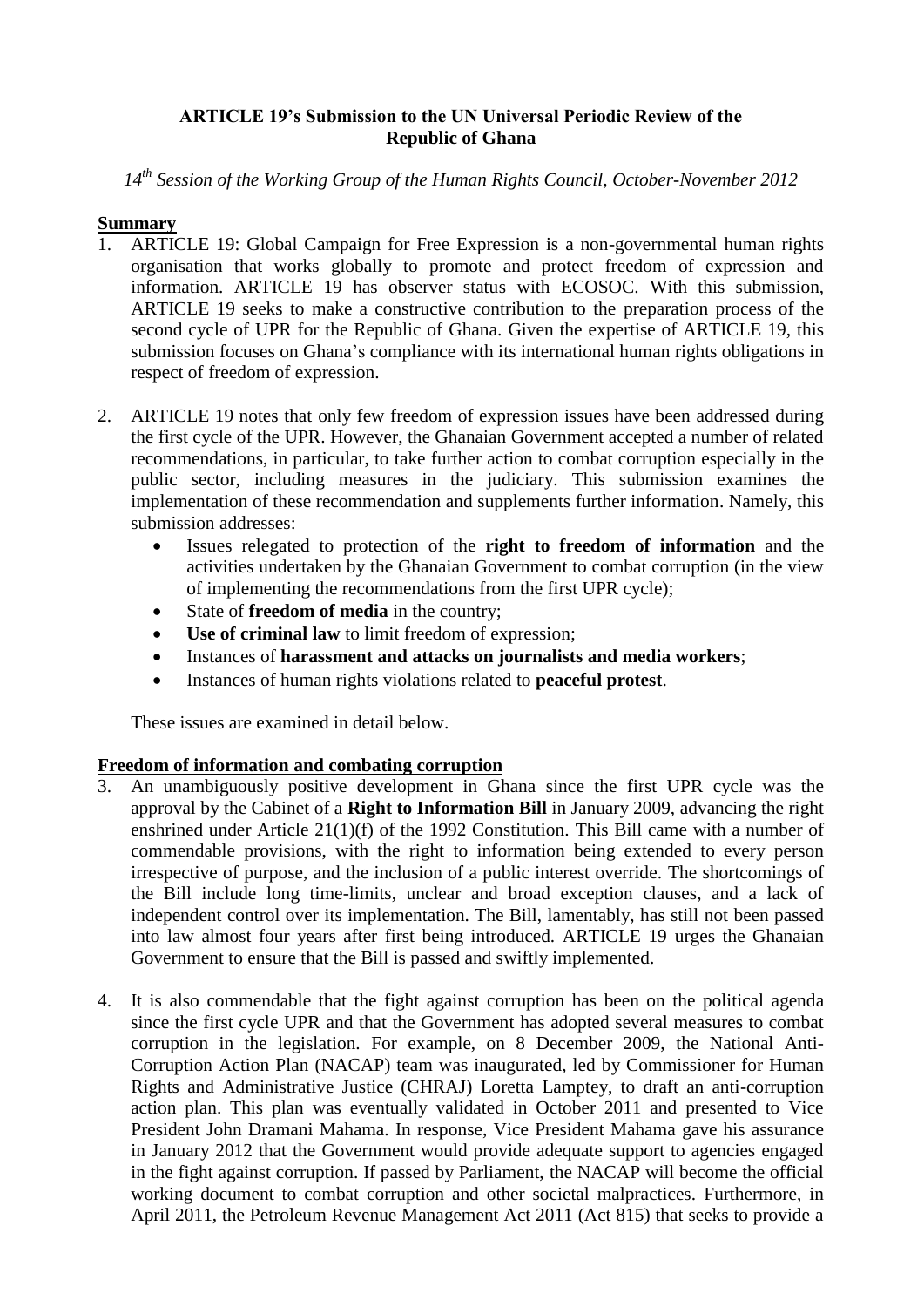framework for the collection, allocation and management of petroleum revenue in a responsible, transparent, accountable and sustainable manner; and which was drafted with substantial contributions from the civil society organizations was adopted. Despite its positive features, the Act has been criticized for giving broad discretionary powers to the Energy Minister to oversee the management of oil and gas revenues. It has been recommended that these powers must be limited in order to ensure transparency in the management of the oil and gas revenues accruing to the country.

# **Freedom of media**

- 5. Freedom of media in Ghana has improved over the last years (with the country being often ranked as one of the first in press freedom on the continent. The communications regulator, the National Communications Authority (NCA), became significantly more independent in 2010, after the role of Chairman was separated from the Minister of Communication. However, complaints have persisted regarding delays in obtaining bandwidth and licenses for broadcast media. In late August 2011, the Ghana Community Radio Network (GCRN) expressed its dissatisfaction over the length of proceedings before the NCA, noting that some community radio station shave had to wait for as long as 6 years before being granted a licence. Concerns have also remained over the lack of openness and transparency in the licensing procedure.
- 6. The problem with allocation of licenses stems from the legislation: the **National Communications Authority Act 2008** requires the NCA merely to observe *'reasonable standards of procedural fairness, act timeously, and observe the rules of natural justice'* in issuing licenses. This was a change from the previous legislation, which had laid down a much clear timeframe of 60 days for the adjudication of licensing applications. With no clear time limits for decisions, the new legislation clearly falls short of international standards

#### **Using criminal law to suppress freedom of expression**

- 7. On the positive side, ARTICLE 19 highlights that Ghana has long since abandoned its Criminal and Seditious Libel laws. While this is indeed to be applauded, criminal sanctions for "false news" remain in **Section 208 of the Criminal Offences Act.** This law criminalises the publication or reproduction of any *'statement, rumour or report which is likely to cause fear and alarm to the public or to disturb the public peace, knowing or having reason to believe that the statement... is guilty of a misdemeanour'. This regulation is* inimical to freedom of expression should be abolished for its lack of compliance with international protections of free speech. ARTICLE 19 calls on the Ghanaian Government to repeal Section 208 in its entirety.
- 8. Other provisions of the Criminal Code have also caused problems for freedom of expression. **Section 207** targets those who use in a public place *'threatening, abusive, or insulting words or behaviour, with intent to provoke a breach of the peace'.* **Section 185**, meanwhile, says that *'a person who does an act or utters words or publishes a writing with intent to insult or bring into contempt or ridicule the official national flag or emblem of Ghana or a representation or pictorial reproduction of the flag or emblem, commits a misdemeanour'.*  The potential severity of Sections 207 and 185 (with **Section 296(4)** of the **Criminal and Other Offences (Procedure) Act 1960** providing that those convicted be liable for up to three years imprisonment), along with the equivocal language used in the respective clauses, has opened the Criminal Code up to abusive restrictions on freedom of expression.
- 9. ARTICLE 19 is also concerned at liberal interpretation of these provisions by the police. These included, for example: journalists reporting on corruption (William Baffour from Yankee Radio in December 2010); a news editor who refused to reveal his sources (Ato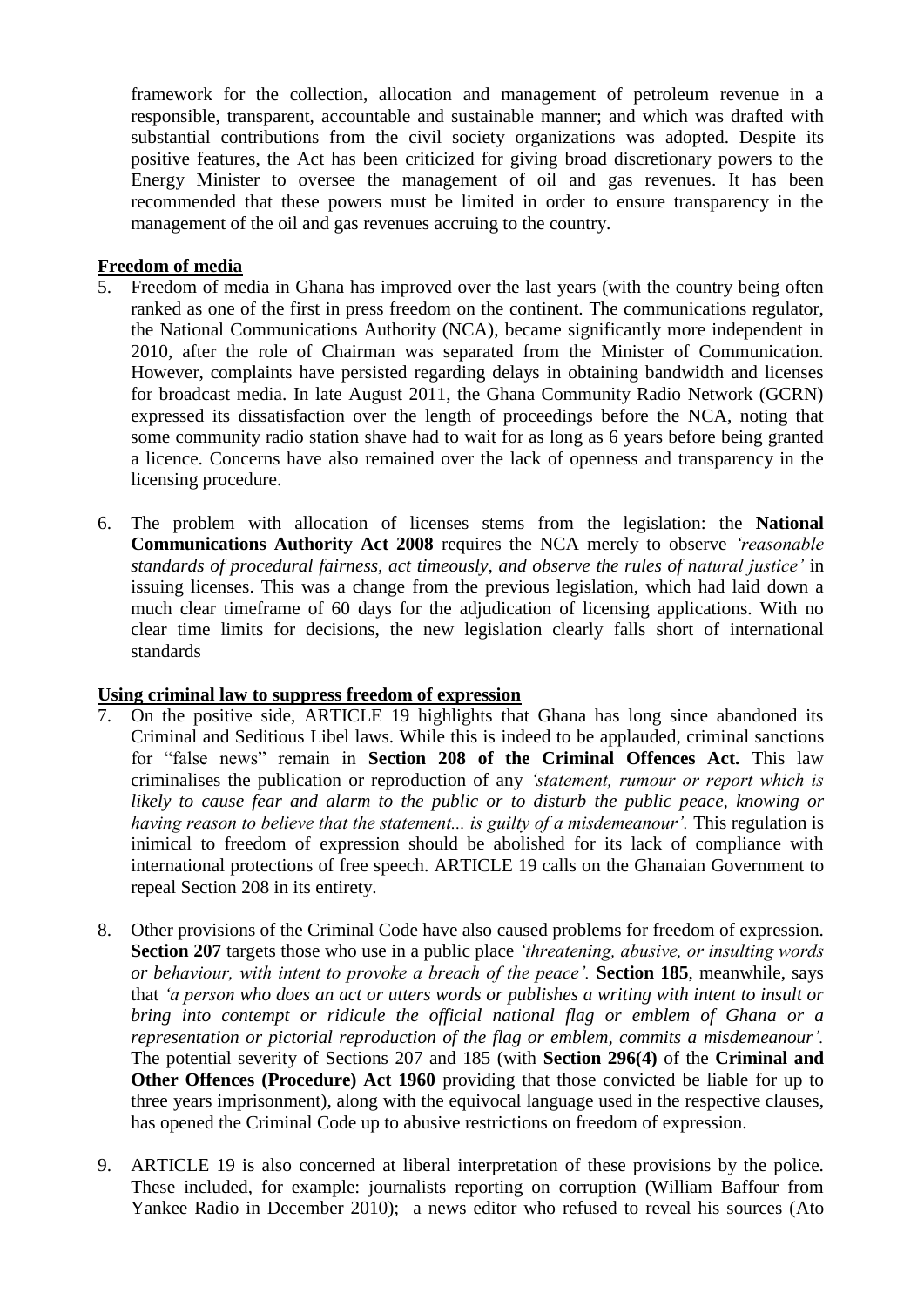Kwamena Dadzie, *Joy FM* ), or a reporter for publishing a story related to land owned by a police officer (Enimil Ashon, *Ghanaian Times*, both in July 2010) and others. At least six people being prosecuted in 2011 alone.

- 10. While Ghana has no laws criminalising insult, there have been a number of cases where police have used these ambiguous provisions to arrest and detain those who insult the President. For example,
	- In May 2010, Alexander Adu-Gyamfi, a social commentator was arrested in May 2010 AKA "High Priest", was arrested during a radio programme in Kumasi after describing the President as a "chimpanzee" during a studio discussion. The police insisted that they arrested Adu-Gyamfi not for insulting the president but for "offensive conduct contrary to Section 207" of the Criminal Code. However, the police identified the "offensive conduct" in question as the saying of *'disparaging things about our number one man, that is, the President'.* The charge of "offensive conduct" was therefore said to be appropriate as the statement was *'offensive to the President, offensive to the state and offensive to even common sense'.* While ARTICLE 19 acknowledges that the vague language of the Criminal Code gives a great deal of discretion to the police, the interpretation made in this case appears to conflate the offence under Section 207 with criminal insult, which has long since been removed from the Criminal Code. As such, the police were clearly acting *ultra vires.* While the Government criticised the arrest and publicly urged greater tolerance, such illegal behaviour must be properly investigated and punished.

### **Harassment and attacks on journalists**

- 11. Despite its positive regional record on freedom of the press, ARTICLE 19 is concerned at the frequent occurrences of violence towards the media, which in some cases has originated from state security officials. For example:
	- On 16 September 2010, prison officers in Kumasi reportedly stormed the premises of privately owned OTEC FM and attacked two staff members, including the program manager; the prison officers reportedly objected to the radio station's coverage of a prison guard strike.
	- On 15 December 2010, police officers stormed the premises of *Yankee Radio* and assaulted its general manager in an effort to prevent the broadcasting of an interview which they claimed was creating fear and panic in the country.
	- On 12 January 2012, several plainclothes agents from the Bureau of National Investigations brutalised photojournalist Gifty Lawson and two other staffers of *Daily Guide*, as she was covering the high-profile court case of a senior police officer for cocaine smuggling. The agents smashed Lawson's camera, beat her, ripped her clothes, and stripped her to her underwear.
- 12. More generally, ARTICLE 19 wishes to highlight the growing intolerance of dissenting views and the growing frequency with which media workers are attacked for carrying out their journalistic activities. This has created a precarious environment for freedom of expression. Implicit acts of intimidation and explicit death threats have also been made in response to the exercise of free expression. There are a number of examples of this trend including the following:
	- On 22 March 2010, Ashanti Youth Incorporated, a youth group in Kumasi, gave a three-day ultimatum to the management of Multimedia Broadcasting Company, saying that unless the host of a morning newspaper review programme was sacked for insulting the king of Ashanti, the group would "vandalise" *Luv FM*.
	- On 12 July 2010, Dauda Mohammad, a newspaper photographer, was reportedly abducted at knife-point by four unidentified men for taking pictures of a private mansion of former president Jerry John Rawlings.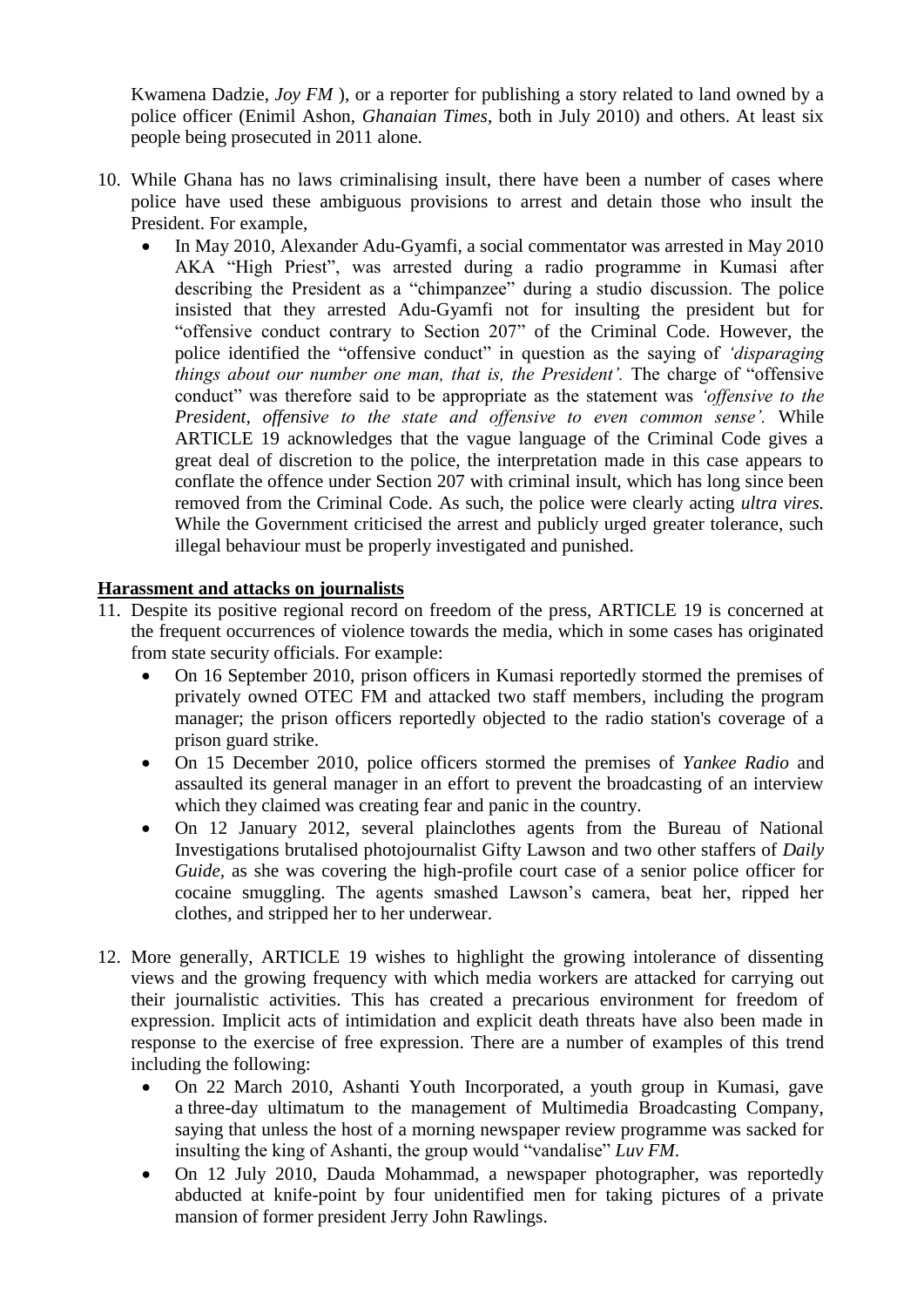- On 8 August 2011, three journalists from the *Hot FM Radio* were assaulted and the premises of the radio's studio vandalized in by three pastors as a displeasure at a current affairs programme. Following the subsequent trial for assault, reporters at Adom FM were assaulted by members of Obinim's ministry after visiting his Church to investigate the mood of the congregation.
- On 12 October 2011, Fred Tettey Alarti-Amoako a reporter with the *Daily Guide*  newspaper filed a complaint over death threats he received from supporters of Nana Kwasi Bosomphrah II, Paramount Chief of Goaso; in response to his article on chief's actions.
- In February 2012, a group of New Patriotic Party (NPP) supporters, armed with cutlasses and machetes and other weapons, besieged the premises of *Asempa FM* and threatened to beat up a National Democratic Congress (NDC) panel member on the political programme *Ekosii Sen*, who they accused of insulting their party leader.
- 13. The government has given numerous assurances that attacks on the media have and will be properly investigated. In November 2009 the International Press Institute wrote to President John Atta Mills demanding that those who attack journalists be held to account. The Ghanaian ambassador to Switzerland insisted in response that *"the matter was receiving serious attention*.". When several plainclothes agents of the Bureau of National investigations attacked photojournalist Gifty Lawson outside a courtroom in January 2012, meanwhile, Ghanaian Minister of Information John Akologo Tia insisted that the *'Government is very much aware, and committed to press freedom and the promotion of the rule of law'*. However, to date there has been no inquiry into the attack on Miss Lawson, reflecting a general trend of inaction with regard to incidents of assault and harassment against the media.

#### **Freedom of Protest**

- 14. Over the last year clampdowns on protests and demonstrations have become increasingly common in Ghana. For example:
	- On October 05 2011 two activists of the ruling NDC were arrested by the Ghana Police Service for organizing a demonstration without police permission, despite the action in question (petitioning the party leadership) being purely internal.
	- On September 21 2011 24 protestors were arrested and detained overnight at the headquarters of the BNI for allegedly participating in an illegal demonstration, after they refused to acknowledge a Prohibition Order from an Accra Circuit Court They have since been charged with two counts of participating in an "illegal demonstration" and "unlawful assembly".
	- On August 23 2011 the Volta Regional Police Command scuttled a demonstration by some ruling National Democratic Congress (NDC) supporters and arrested eight of them for demonstrating without police authorization. The group's spokesman claimed that they had duly notified the police before embarking on their action, and that they had been assaulted after resisting unlawful arrest.
	- On March 11 2011 five teachers who were demonstrating while their union leadership was holding meetings with the government were brutally beaten by police and arrested for violating Act 491 of the Public Order Act. They were among a number of union members who accused the police of maltreating them by assaulting them with tear gas and rubber bullets. Police accused the Coalition of Concerned Teachers as being a "militant group", and said the tear gas was necessary to disperse "the lawless" participants."
	- On February 02 2011 picketing in Accra by members of the Right to Information Coalition was forcibly broken up. The group, who were protesting delays in the adoption of the Bill, had defied a police order to reschedule the protest. Many in the